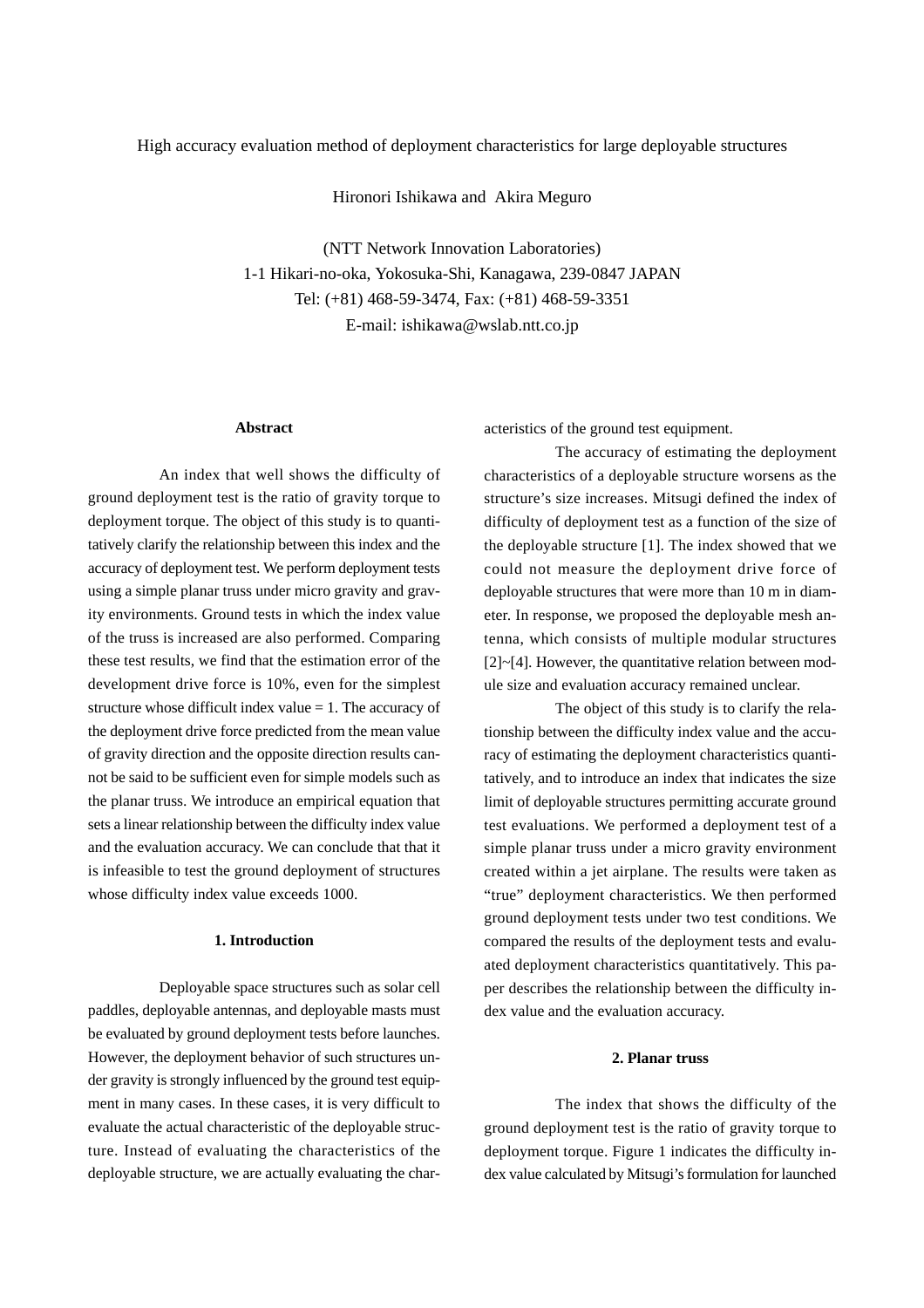and planned space deployable structures [5]~[9]. Here, d represents the stowed diameter. In figure 1, the difficulty index value of a structure with deployed diameter of 5 m is 100, it is more than 1000 for structures whose deployed diameters exceed 10 m. In this study, a simple planar truss, whose difficult index value was changed from from 1 to 100, was used to estimate the relationship between the index and the accuracy of ground test.

The model was based on the deployable truss support structure of the modular mesh antenna developed by NTT [3]. Module mesh antenna, whose size is 18 m X 17 m, consists of 14 basic modules. Each basic module is 4.8 m in diameter and is 0.6m in thickness shown in Figure 2. The planar truss was selected to simplify factor analysis. Its size was decided after considering the free space within the airplane. The planar truss, shown in Figure 3, consists of six beams (there are 2 synchronous beams) on both sides of the center beam; each beam is joined by a rotation hinge. The right and left diagonal beams and the lower beam are linked by a plate. Planar truss deployment and stowing involves moving the plate along the center beam. A constant force spring and a motor are mounted on the plate (A). The planar truss stows when the motor winds in the drive cable, and deploys when the drive cable is released. When the plate (A) slides by 0.135m, the planar truss is fully stowed. The stands are used to add weight to the center of the side beams. The difficulty index value can be altered by changing the weights. The beams and plates are made of aluminum. The length of the planar truss is 1.2 m (deployed) and 0.1 m (stowed). Its weight is 4.7 kg. The spring force is 8.2 N when the difficulty index value  $=1$ . Spring force is 6.3 N when the difficulty index value  $> 1$  to minimize the weight needed to increase the difficulty index value.

#### **3. Deployment tests**

Figure 4 shows the appearance of the micro gravity deployment test. The test time was set up 20 seconds, and measurements during deployment and stowing were performed three times under the same condition. The planar truss can stow until the configuration shown in Figure 4 within the given test time. Figure 5 shows the appearance of the ground suspension deployment test. The test time of the ground test equaled that of the micro gravity test. Two suspension methods were used as shown in Figure 5. One fixed the lower side of the center beam to the floor and supported the upper part of the side beams with cables to offset gravity torque. The other method supported the lower side of the center beam with a cable of fixed length, and the center part of the side beams with cables exerting constant force. As you can see in Figure 5, the planar truss deployed in the gravity direction in ground test (1), and deployed against gravity in ground test (2). The height of the suspension position is also shown in figure 5. The suspension cables were tensioned by counter weights through pulleys. The weights were 0.220 kg (W1) and 0.130 kg (W2). Next, we attached weights to the stands on the side beams to increase the difficulty index value of the planar truss. We performed the ground test using large difficulty index values. The relation between the weight and the difficulty index value of the planar truss is shown as Table 1. The difficulty index value changes with the deployment position. Table 1 presents the maximum values.

#### **4. Experimental results**

The tension of the drive cable, which was wound or released by the motor, was taken as the deployment drive force. The mean value of the deployment drive force can be obtained as an average value by adding the tension of the drive cables in deployment and stowing motion and dividing by 2 at each position. Friction force can also be obtained by subtracting the tension in deployment stowing motion from the tension in deployment stowing motion and dividing by 2 at each position.

There are two approaches to compensating the gravity effect and so determine the true deployment drive force. One is to cancel the gravity force by averaging the test results obtained in both the gravity direction and the opposite direction. The other is to estimate gravity effects by analysis models and extract the deployment drive force from the test results. The accuracy of the former method is influenced by the non-linearity of the test article and test equipments, and that of the latter is influenced by the accuracy of the analysis models used. Figure 6 shows the deployment drive force in the microgravity, two ground tests, and the mean value of ground test (1) and ground (2) respectively. As mentioned above, the mean value rep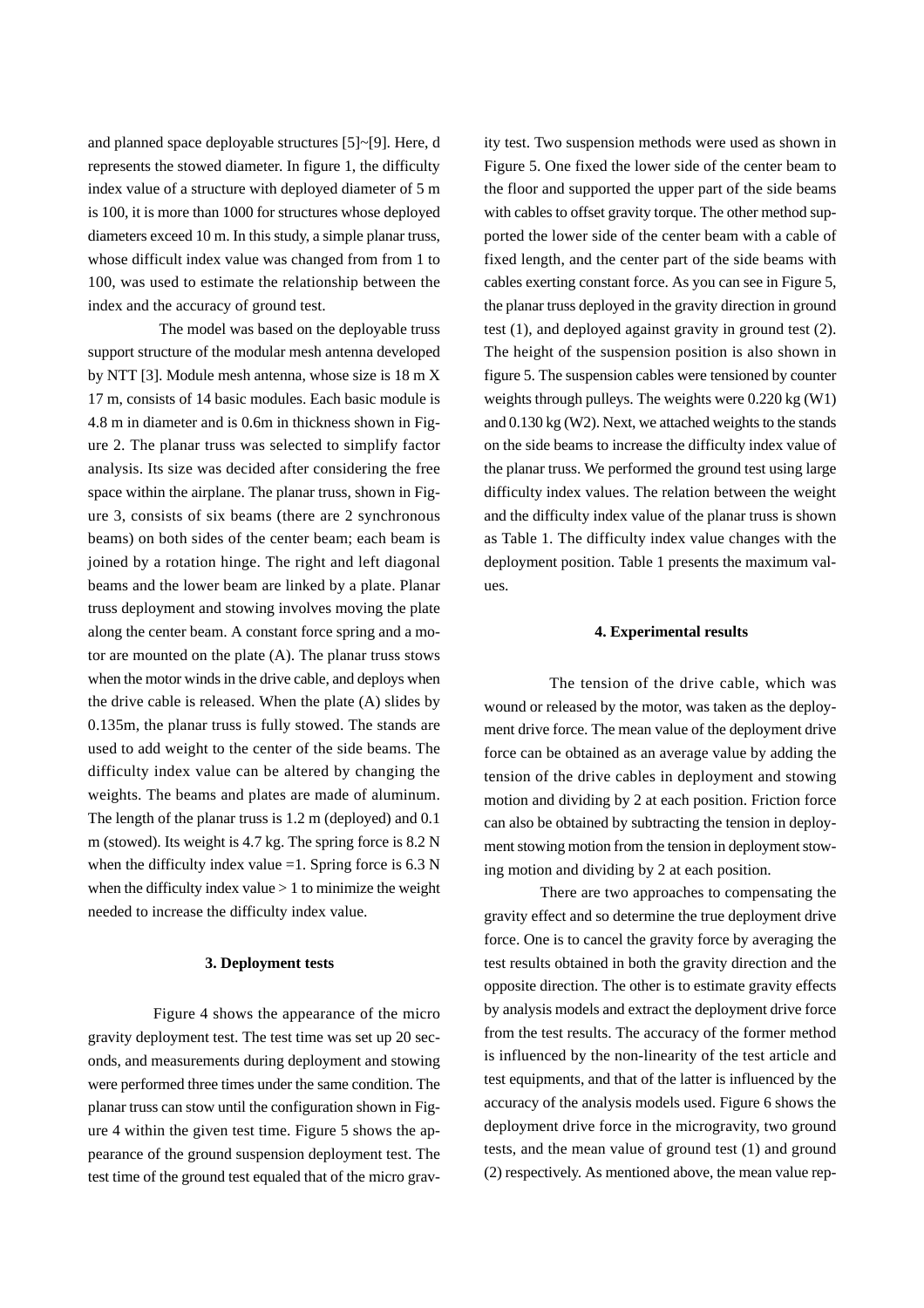resents the predicted deployment drive force in microgravity. In Figure 6, the result of the micro gravity test and the mean value of the ground tests differ by more than 10 %. The accuracy of the deployment drive force predicted by averaging the test results obtained in both the gravity direction and the opposite direction is insufficient even for this simple model. Moreover, the mean value of the ground test is higher than the results of the micro gravity test. This means that the predicted deployment drive force does not indicate the worst case.

Next, an analysis model of the planar truss was established including ground test equipment. Figure 7 shows the analysis result as compared to the result of ground test (1). There is approximately 10 % difference between the analysis result and the test result. The factors are thought to be errors in the mass property of the planar truss and the suspension arrangement (the suspension position and the counter weight) in the test equipment. In this test, the measurement accuracy of the suspension position is 1 % and the measurement accuracy of the counter weight is 0.1 %. Therefore the accuracy of the analysis model for the test equipment is small compared to the error of estimating the mass property of the planar truss.

Figure 8 shows the change in deployment drive force when the mass added to the planar truss was changed. 5 % and 10 % of the planar truss weight was added to the upper part of one side beam to assess the influence of a change in the mass property on the deployment drive force. In Figure 8, when weight equivalent to 5 % of the planar truss was added, the deployment drive force corresponded to experiment result. In this analysis, the given deployment drive force is true, therefore, the accuracy of the test results is mainly determined by the estimation error of the mass property of the planar truss. In actual deployment tests, it is very difficult to estimate the true mass properties of large deployable structures during deployment.

Figure 9 shows the experiment results and the analysis results as functions of the difficult index value. Here, E and A indicate the experiment result and the analysis result, respectively, and the difficulty index value is denoted in parentheses. The deployment drive force increase rapidly when the slide length exceeds 0.08 m. Here, we define the accuracy of the deployment drive force. In figure 8, the analysis result is assumed to be exact except for the spring force. Therefore, the difference between the experiment results and the analysis result is caused by the estimation error of the deployment drive force. The estimation error is directly added to or subtracted from the deployment drive force as follows.

$$
DDF_{\text{experiment}}(x) = DDF_{\text{analysis}}(x) + Error_{\text{average}} \tag{1}
$$

Here x denotes slide length, DDF denotes the deployment drive force.

The estimation error can be obtained by fitting the analysis profile to the experimental profile as shown in Figure 10. The accuracy of the deployment drive force is defined as the ratio of the estimation error to the reference deployment drive force (obtained by spring assembly tests) Figure 11 shows the relationship between the difficulty index value and the evaluation accuracy. By assuming a linear relationship between the difficulty index value and the estimation accuracy, we obtained the empirical equation (2).

$$
R = 0.1i + 2.4
$$
 (2)

Here, i represents the difficulty index value and R indicates the ratio of the error in deployment drive force to the spring force.

The estimation error of the deployment drive force is approximately 12% when the difficulty index value =100. When the difficulty index value =1000, the estimation error of the deployment drive force exceeds the spring force. Therefore, we can conclude that that it is infeasible to ground deploy structures whose difficulty index value exceeds 1000.

#### **5. Conclusion**

An index that predicts the difficulty of ground deployment test is defined as the ratio of gravity torque to deployment torque. The index can be used to assess the maximum size of deployment structures for which ground deployment test is feasible. A simple planar truss, whose difficult index value was changed from from 1 to 100, was used to estimate the relationship between the index and the accuracy of ground test. Our results can be summarized as follows.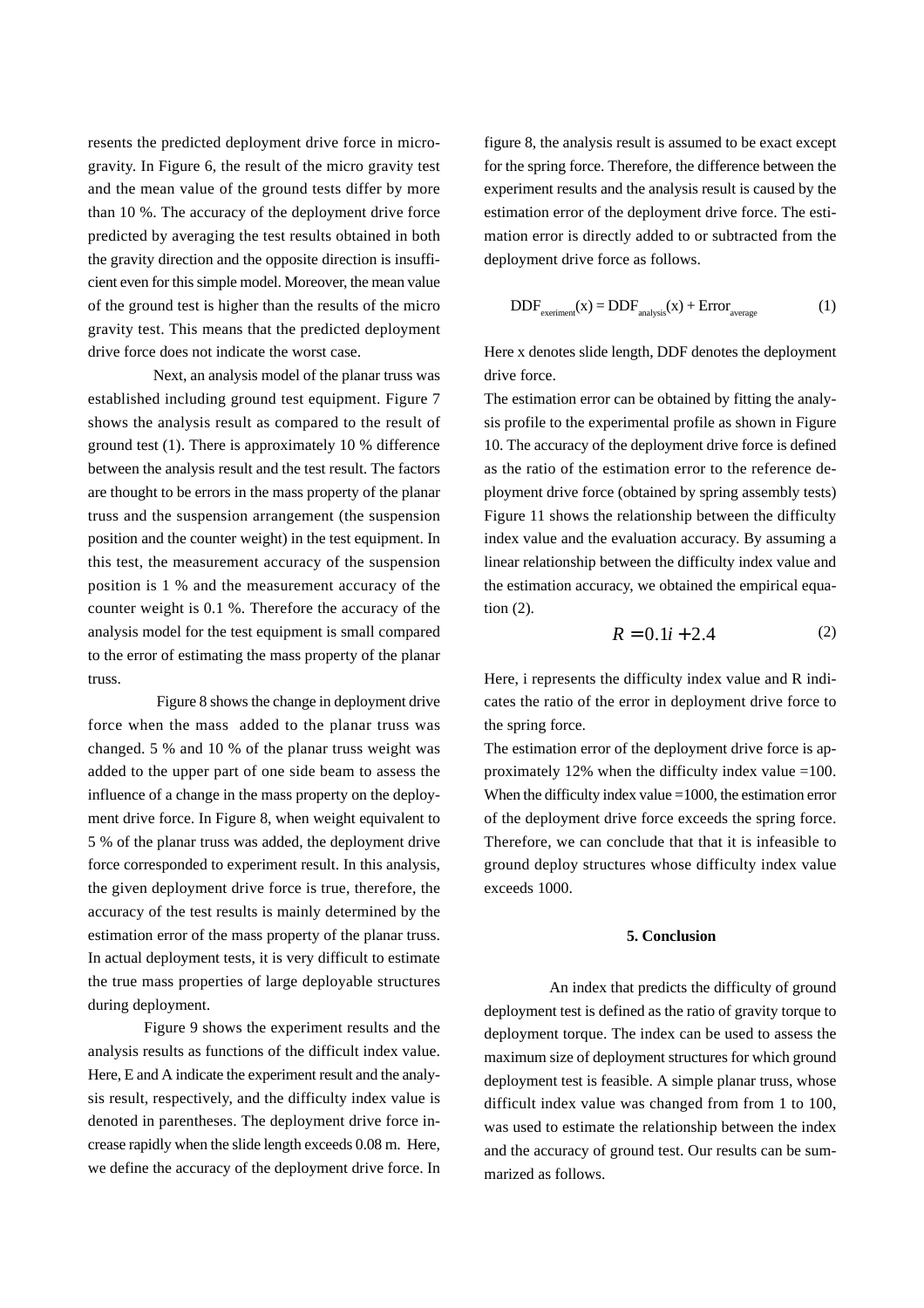(1) The estimation error of the development drive force is 10%, even for the simplest structure whose difficult in $dex$  value = 1.

(2) The accuracy of predicting the deployment drive force by averaging the test results obtained in both the gravity direction and the opposite direction is insufficient even for this simple model.

(3) The accuracy of the test results is strongly influenced by the error in estimating the mass property of the structure.

(4) We obtained an empirical equation that sets a linear relationship between the difficulty index value and evaluation accuracy.

(5) We can conclude that that it is infeasible to test the ground deployment of structures whose difficulty index value exceeds 1000.

### **Acknowledgements**

The authors would like to thank Dr. Hideki Mizuno and Dr. Mitsunobu Watanabe of NTT Network Innovation Laboratories for their support and encouragement. They are also grateful for many comments from Dr. Jin Mitsugi of NTT Service Integration Laboratories.

#### **References**

[1] Jin Mitsugi and Tetsuo Yasaka, " Deployable Modular Mesh Antenna –Concept and Feasibility", Proceedings of 17<sup>th</sup> International Symposium on Space Technology and Science, vol.1, 1990, PP.599-604.

[2] Mitsunobu Watanabe, Kazuhide Ando, Akihiro Miyasaka, and Satoshi Harada, "Mechanical Error Evaluation on Onboard Modular Mesh Antenna", 50th International Astronautical Congress, IAF-99-I.1.01, 1999.

[3] Kazuhide Ando, Akihiro Miyasaka, Hironori Ishikawa and Mitsunobu Watanabe, "The Modular Mesh Reflector developed at NTT", International Mobile Satellite Conference '99, 1999.

[4] Akira Meguro, Satoshi Harada, and Mitsunobu Watanabe, "Key Technologies for High Accuracy Large Mesh Antenna Reflectors", 51<sup>st</sup> International Astronautical Congress, IAF-00-I.1.0.5, 2000.

[5]"Deployment of the 15 Meter Diameter Hoop Column Antenna", NASA Contractor Report 4938, Harris Corp., 1986.

[6] M.C.Natori, Tadashi Takano, Toshio Inoue, and Takayuki Kitamura, "Deployable Mesh Antenna Structure for MUSES-B Spacecraft", 46<sup>th</sup> International Astronautical Congress, IAF-95-I.1.04, 1995.

[7] Akira Meguro, Akio Tsujihata, Naokazu Hamamoto, and Masanori Homma, "Technology status of the 13 m aperture deployment antenna reflectors for Engineering Test Satellite VIII", Acta Astronautica Vol.47, Nos.2-9, pp.147-152, 2000.

[8] Mark W. Thomson, "The Astromesh Deployable Reflector", 6<sup>th</sup> International Mobile Satellite Conference, pp.230-233, 1999.

[9] Hiroshi Sakamoto, Kenji Ueno, and Kohji Horikawa, "In-Orbit Test of Multibeam Communication Equipment on Kiku-6 in Elliptical Orbit", 47<sup>th</sup> International Astronautical Congress, IAF-96-M.2.0.2, 1996.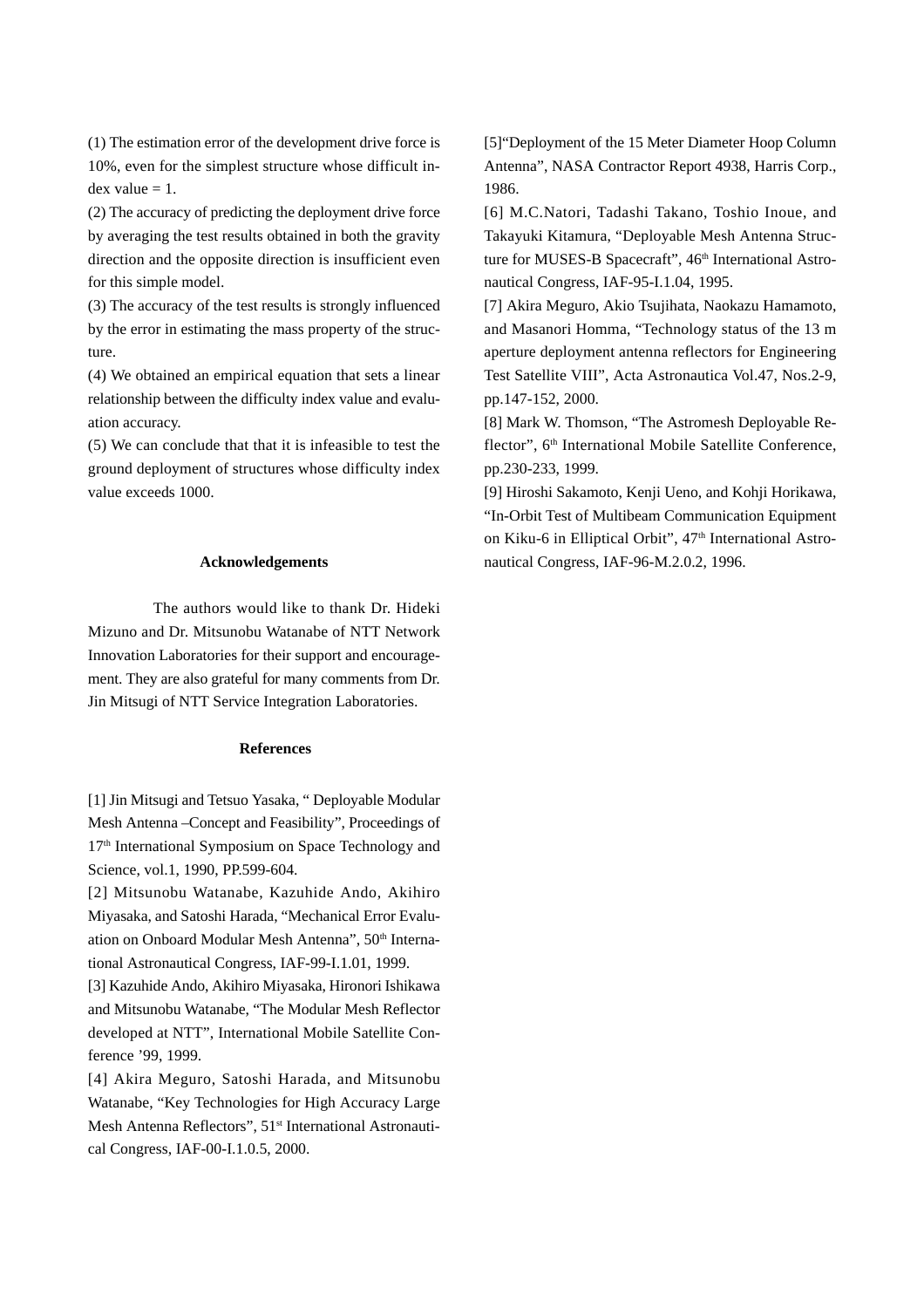

Fig.1 Difficulty index value







Fig.3 Planar truss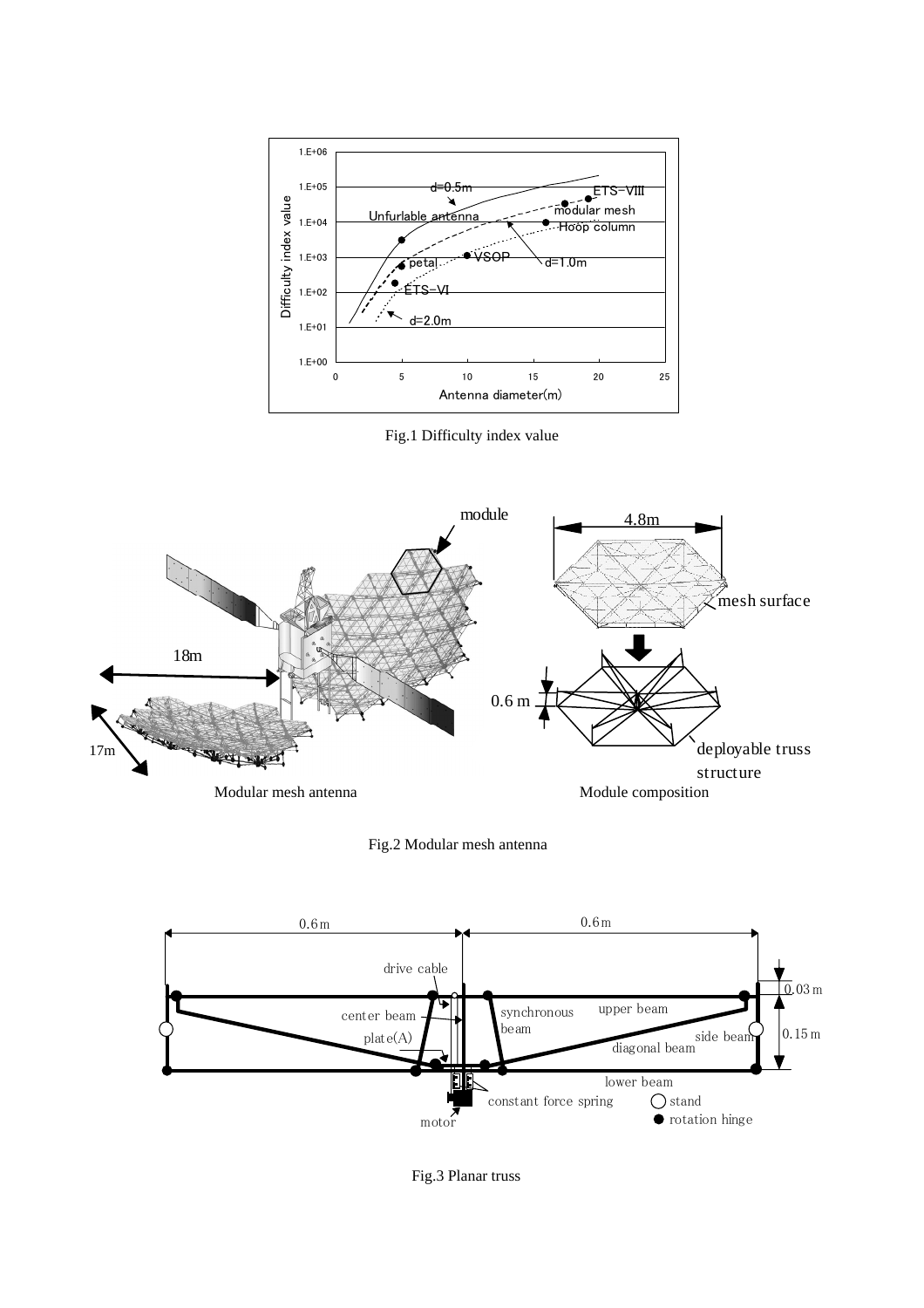

deployed configuration stowed configuration









Fig.5 Ground test



Fig.6 Estimation error due to gravity cancellation residual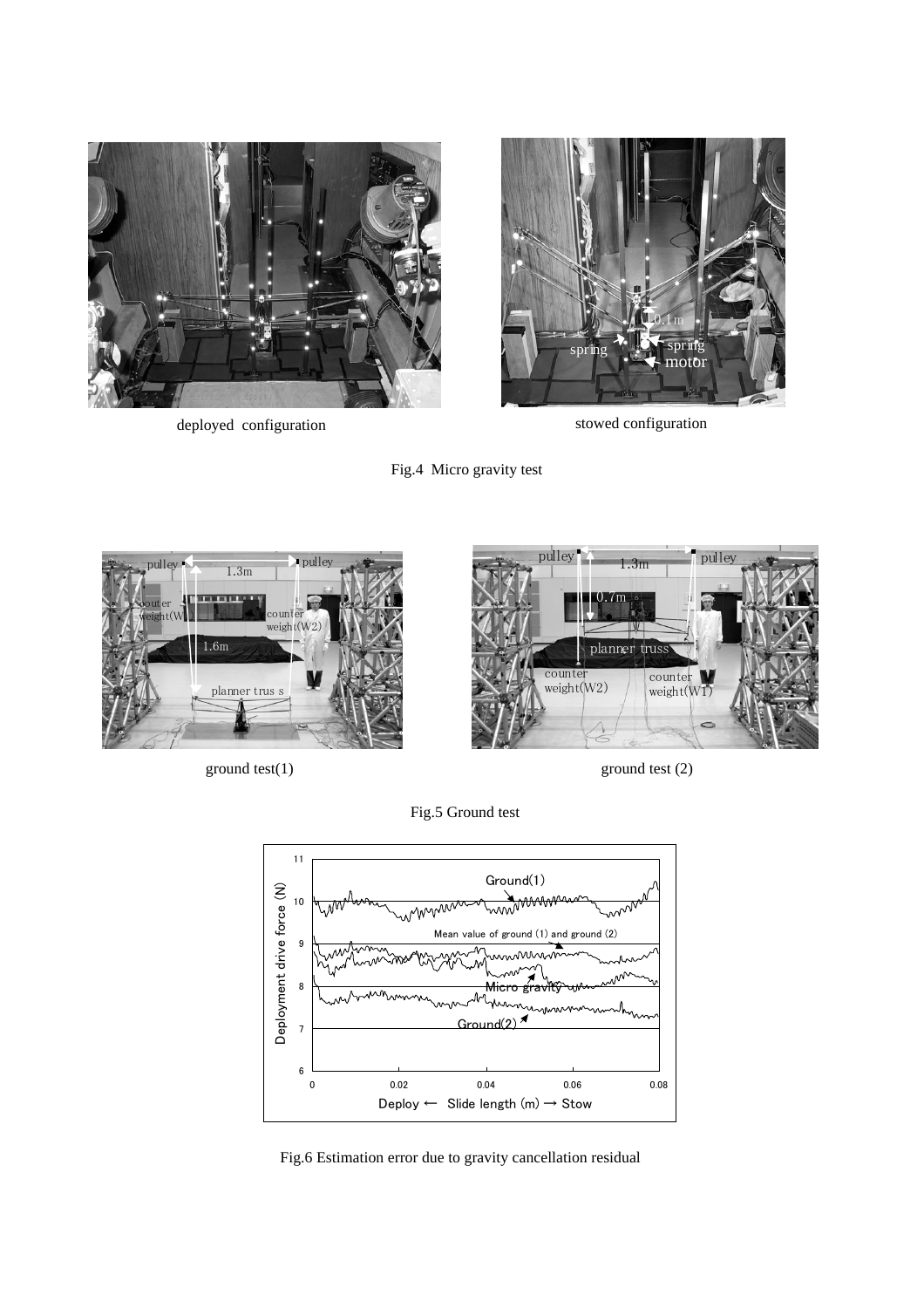

Fig.7 Estimation error due to analysis model



Fig.8 Influence of the error in the mass property of the planar truss



Fig.9 Estimation error due to the difficulty index value